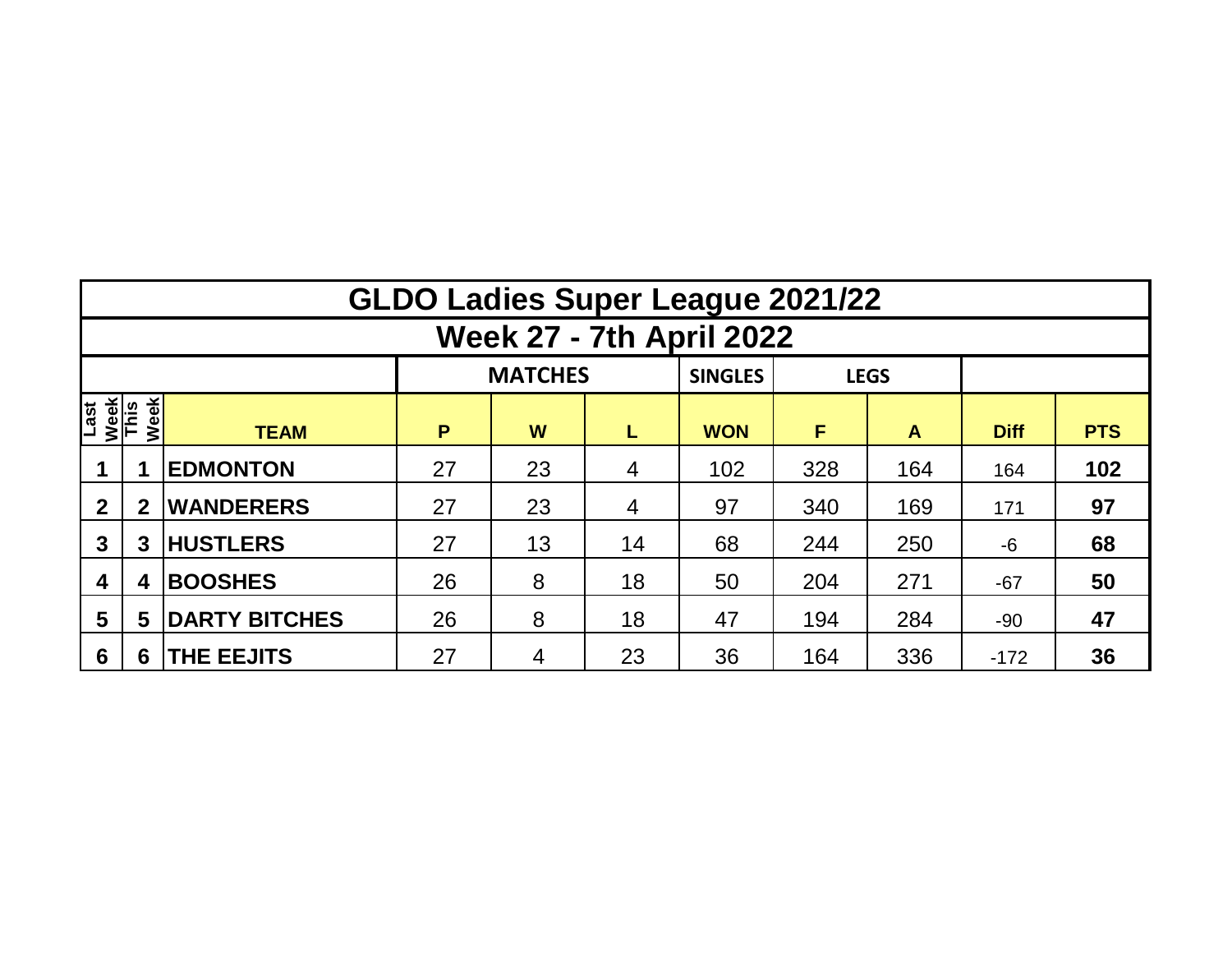|                              |                                                              |                |            | <b>Greater London Darts Organisation Ladies Super League 2021/22</b>                 |  |                                                       |                    |                |                |                                     |                |                |                |                |
|------------------------------|--------------------------------------------------------------|----------------|------------|--------------------------------------------------------------------------------------|--|-------------------------------------------------------|--------------------|----------------|----------------|-------------------------------------|----------------|----------------|----------------|----------------|
| Week                         | 27                                                           |                |            |                                                                                      |  |                                                       |                    |                |                | DATE 7th April 2022                 |                |                |                |                |
|                              |                                                              |                |            |                                                                                      |  | THE EEJITS 3 v 2 HUSTLERS                             |                    |                |                |                                     |                |                |                |                |
| Ave                          | Tons                                                         |                | 180 HCO    |                                                                                      |  | Ave                                                   | Tons               |                | 180 HCO        |                                     |                |                |                |                |
| 12.19                        | $\overline{2}$                                               |                |            | <b>Coral STEVENS</b>                                                                 |  | 19.52                                                 | 3                  |                |                | <b>Juliane BIRCHALL</b>             | 0              | 3              | 0              | $\mathbf{1}$   |
| 13.88                        | $\mathbf{1}$                                                 |                |            | Steph HOLT                                                                           |  | 15.66                                                 | 4                  |                |                | Nikki PATTEN                        | 0              | 3              | 0              | 2              |
| 11.93                        | Claire CAMELO<br>11.98<br>$\mathbf{1}$<br>Eileen WAVING<br>0 |                |            |                                                                                      |  |                                                       |                    | 3              | $\overline{2}$ | $\mathbf{1}$                        | $\overline{2}$ |                |                |                |
| 12.61                        | 3                                                            |                |            | Emma SMITH                                                                           |  | 12.75                                                 | $\overline{2}$     |                |                | Nicky HUTCHINGS                     | 3              | $\overline{2}$ | $\overline{2}$ | $\overline{2}$ |
| 11.50                        | $\mathbf{1}$                                                 |                |            | Sarah CRONIN                                                                         |  | 11.71                                                 | $\mathbf 0$        |                | 80             | Carole BELCHER                      | 3              | $\mathbf{1}$   | 3              | $\overline{2}$ |
| 12.42                        | $\overline{7}$                                               | 0              |            | <b>Team Average</b>                                                                  |  | 14.32                                                 | 10                 | 0              |                | <b>Team Average</b>                 | 9              | 11             | 3              | $\overline{2}$ |
| Sian RADLETT<br>Res:<br>Res: |                                                              |                |            |                                                                                      |  |                                                       |                    |                |                |                                     |                |                |                |                |
|                              |                                                              |                |            |                                                                                      |  | <b>Final result</b><br>$\overline{2}$<br>9<br>11<br>3 |                    |                |                |                                     |                |                |                |                |
|                              |                                                              |                |            |                                                                                      |  |                                                       |                    |                |                |                                     |                |                |                |                |
|                              |                                                              |                |            |                                                                                      |  |                                                       |                    |                |                | <b>EDMONTON 5 v 0 DARTY BITCHES</b> |                |                |                |                |
| Ave                          | Tons                                                         |                | 180 HCO    |                                                                                      |  | Ave                                                   | Tons               |                | 180 HCO        |                                     |                |                |                |                |
| 19.06                        | $\mathbf{1}$                                                 | $\mathbf{1}$   |            | <b>Jo DEAMER</b>                                                                     |  | 13.04                                                 | 0                  |                |                | Lisa DUNFORD                        | 3              | 0              | $\mathbf{1}$   | 0              |
| 17.27                        | $\mathbf{1}$                                                 |                | 85         | Mandy SOLOMONS                                                                       |  | 12.84                                                 | $\mathbf{1}$       |                |                | Kimmy DANIELL                       | 3              | 0              | $\overline{2}$ | 0              |
| 19.02                        | 4                                                            |                |            | Tammy MACKENZIE                                                                      |  | 15.60                                                 | 0                  |                |                | Rosie GAFFNEY                       | 3              | 0              | 3              | 0              |
| 12.88                        | $\overline{2}$                                               |                |            | Pat ROGERS                                                                           |  | 12.54                                                 | $\overline{4}$     | $\overline{1}$ |                | Su HOLT                             | 3              | $\mathbf{1}$   | 4              | 0              |
| 23.12                        | 4                                                            |                |            | Donna GLEED                                                                          |  | 14.57                                                 | $\mathbf{1}$       |                |                | Jane BIGGS                          | 3              | 0              | 5              | 0              |
| 18.27                        | 12                                                           | $\mathbf{1}$   |            | <b>Team Average</b>                                                                  |  | 13.72                                                 | 6                  | $\mathbf{1}$   |                | <b>Team Average</b>                 | 15             | $\mathbf{1}$   | 5              | $\mathbf{0}$   |
| Res:                         |                                                              |                |            |                                                                                      |  | Res:                                                  |                    |                |                |                                     |                |                |                |                |
|                              | <b>Final result</b><br>5<br>15<br>1                          |                |            |                                                                                      |  |                                                       |                    |                |                |                                     |                |                |                | 0              |
|                              |                                                              |                |            |                                                                                      |  |                                                       |                    |                |                |                                     |                |                |                |                |
|                              |                                                              |                |            |                                                                                      |  | <b>WANDERERS 4 v 1 BOOSHES</b>                        |                    |                |                |                                     |                |                |                |                |
| Ave                          | Tons                                                         | 180            | <b>HCO</b> |                                                                                      |  | Ave                                                   | Tons               |                | 180 HCO        |                                     |                |                |                |                |
| 12.71                        | $\overline{2}$                                               |                |            | Dee BELCHER                                                                          |  | 13.19                                                 | $\overline{2}$     |                |                | <b>Nic WATLING</b>                  | 3              | $\overline{2}$ | $\mathbf{1}$   | 0              |
| 19.78                        | 5                                                            | $\mathbf{1}$   |            | Casey GALLAGHER                                                                      |  | 15.13                                                 | $\mathbf{1}$       |                |                | Mary CUSACK                         | 3              | 0              | $\overline{2}$ | 0              |
| 16.10                        | 4                                                            |                |            | Carly TOWNSEND                                                                       |  | 16.37                                                 | 3                  |                |                | Kelly LIVETT                        | 3              | 2              | 3              | 0              |
| 19.27                        | 5                                                            |                |            | <b>Steph STUTLEY</b>                                                                 |  | 17.14                                                 | $\overline{2}$     |                |                | Luci CUNNINGHAM                     | 3              | 0              | 4              | 0              |
| 16.87                        | $\overline{2}$                                               |                |            | Lynne BIONDINI                                                                       |  | 17.31                                                 | 4                  |                |                | Deb WATLING                         | $\mathbf{1}$   | 3              | 4              | $\mathbf{1}$   |
| 16.95                        | 18                                                           | $\mathbf{1}$   |            | <b>Team Average</b>                                                                  |  | 15.83                                                 | 12                 | 0              |                | <b>Team Average</b>                 | 13             | $\overline{7}$ | $\overline{4}$ | $\mathbf{1}$   |
| Res:                         |                                                              | Natalie OSBORN |            |                                                                                      |  | Res:                                                  | <b>Jess STOREY</b> |                |                |                                     |                |                |                |                |
|                              |                                                              |                |            |                                                                                      |  |                                                       |                    |                |                | <b>Final result</b>                 | 13             | 7              | 4              | 1              |
|                              |                                                              |                |            |                                                                                      |  |                                                       |                    |                |                |                                     |                |                |                |                |
|                              |                                                              |                |            | Top Team Average This Week: Edmonton - 18.27                                         |  |                                                       |                    |                |                |                                     |                |                |                |                |
|                              |                                                              |                |            |                                                                                      |  |                                                       |                    |                |                |                                     |                |                |                |                |
|                              |                                                              |                |            | Top Individual Average: Donna GLEED - Edmonton - 23.12                               |  |                                                       |                    |                |                |                                     |                |                |                |                |
|                              |                                                              |                |            |                                                                                      |  |                                                       |                    |                |                |                                     |                |                |                |                |
|                              |                                                              |                |            | Highest Finish: Mandy SOLOMONS - Edmonton - 85                                       |  |                                                       |                    |                |                |                                     |                |                |                |                |
|                              |                                                              |                |            |                                                                                      |  |                                                       |                    |                |                |                                     |                |                |                |                |
|                              |                                                              |                |            | 180's : Casey GALLAGHER - Wanderers / Jo DEAMER - Edmonton / Su HOLT - Darty Bitches |  |                                                       |                    |                |                |                                     |                |                |                |                |